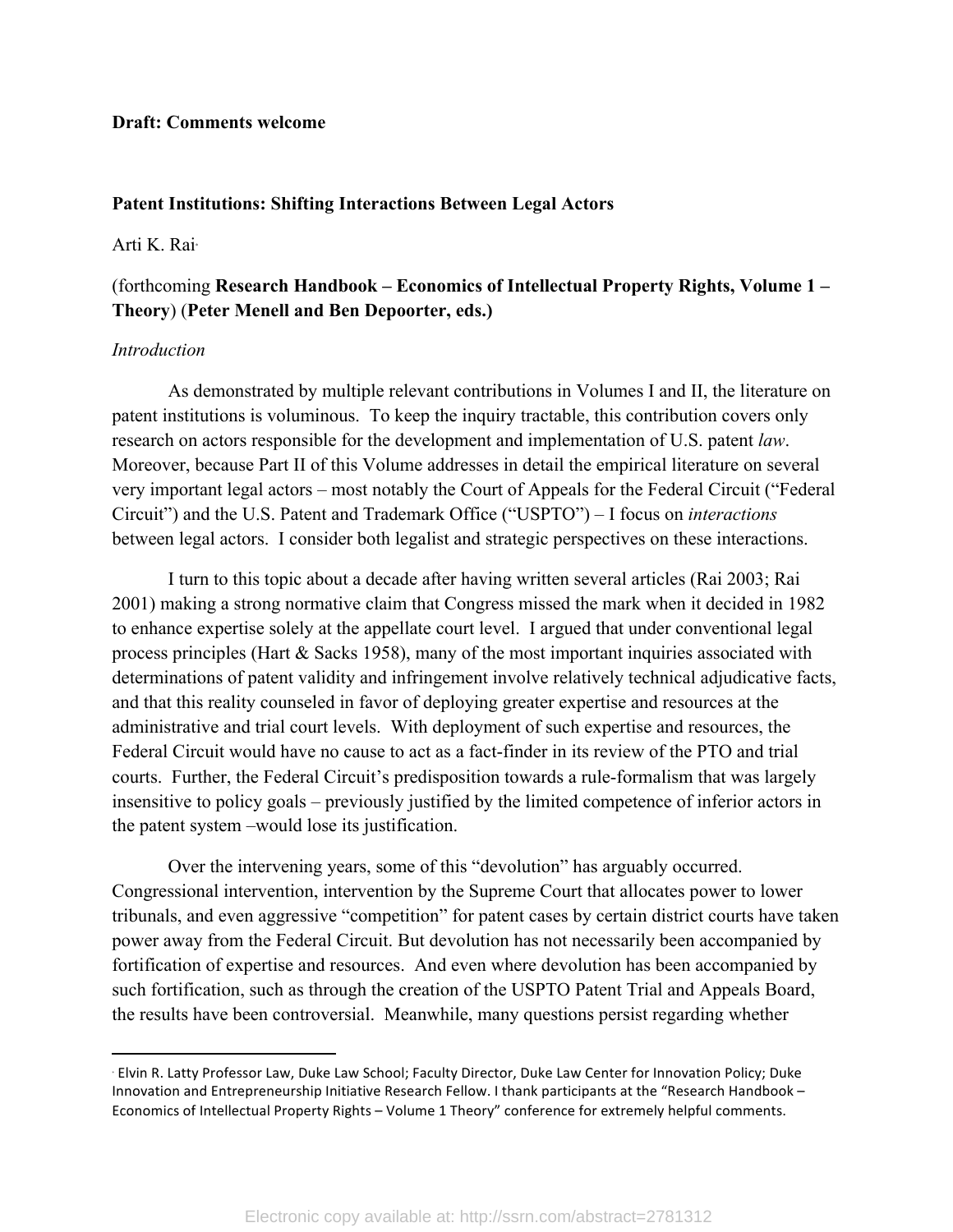current interactions between patent institutions are creating not only appropriate results in individual cases but also appropriate policy for the system as a whole. A review of interactions between legal actors in the system is thus quite timely.

Although my prior work, and this contribution, focus on the period after the creation of the Federal Circuit, the Constitution of course mentions patents and Congress saw fit to create a patent system as early as 1790. Through the centuries, however, Congressional involvement on central substantive matters has often been limited to articulation of some very basic language. (Nard 2010). Given the many gaps in statutory law, Congress has arguably delegated authority to other institutions. (Rai 2003; Burk and Lemley 2003; Nard 2010). In any event, these other institutions have either implicitly or explicitly developed patent law beyond the statutory text not only by applying it to particular contexts but also more broadly.

Particularly since the creation of the Federal Circuit in 1982, the primary institution has been the courts (Nard 2010). Although the PTO has been conducting examination since 1836, the PTO's very longevity as an institution means that the agency substantially predates the rise of the modern administrative state. (Duffy 2000). As discussed below, path-dependence from the PTO's original limited role, a suite of concerns surrounding administrative regulation of "property rights," aggressive review by the Federal Circuit, and persistent problems in managing workflow that undermine its reputation have often kept the agency from exercising significant control over questions of law and policy.

The PTO's limited power vis a vis other institutional actors has had a number of followon effects. In general, because the courts rather than the PTO have maintained the standards by which applications are judged, concerns about PTO workload have not entered the calculus for these standards. The resulting influx of new, and repeat, applications has further taxed the PTO's already limited and uncertain financial resources.

That said, the PTO, together with other executive agencies, have in recent years had some influence over the powerful Office of the Solicitor General. The net result has been some recent PTO influence over the Supreme Court. The PTO also has a first-mover advantage that it is sometimes able to exploit. Finally, the powers, and additional resources, conferred on the agency by the America Invents Act of 2011 may give it broader authority going forward. This broader authority has already raised, and will continue to raise, a plethora of interesting research questions.

Within the court system, the Federal Circuit was the predominant player from 1982 through the early  $21<sup>st</sup>$  century. The elimination of appeals to regional circuits did not, however, eliminate litigants' desire to seek out particular district courts. (Moore 2001). Litigants' predilection for forum shopping has only accelerated in recent years (Lemley 2010), with the evidence indicating that non-practicing entities in particular seek out the Eastern District of Texas. (Anderson 2015; Klerman and Reilly 2015). With district courts of course come the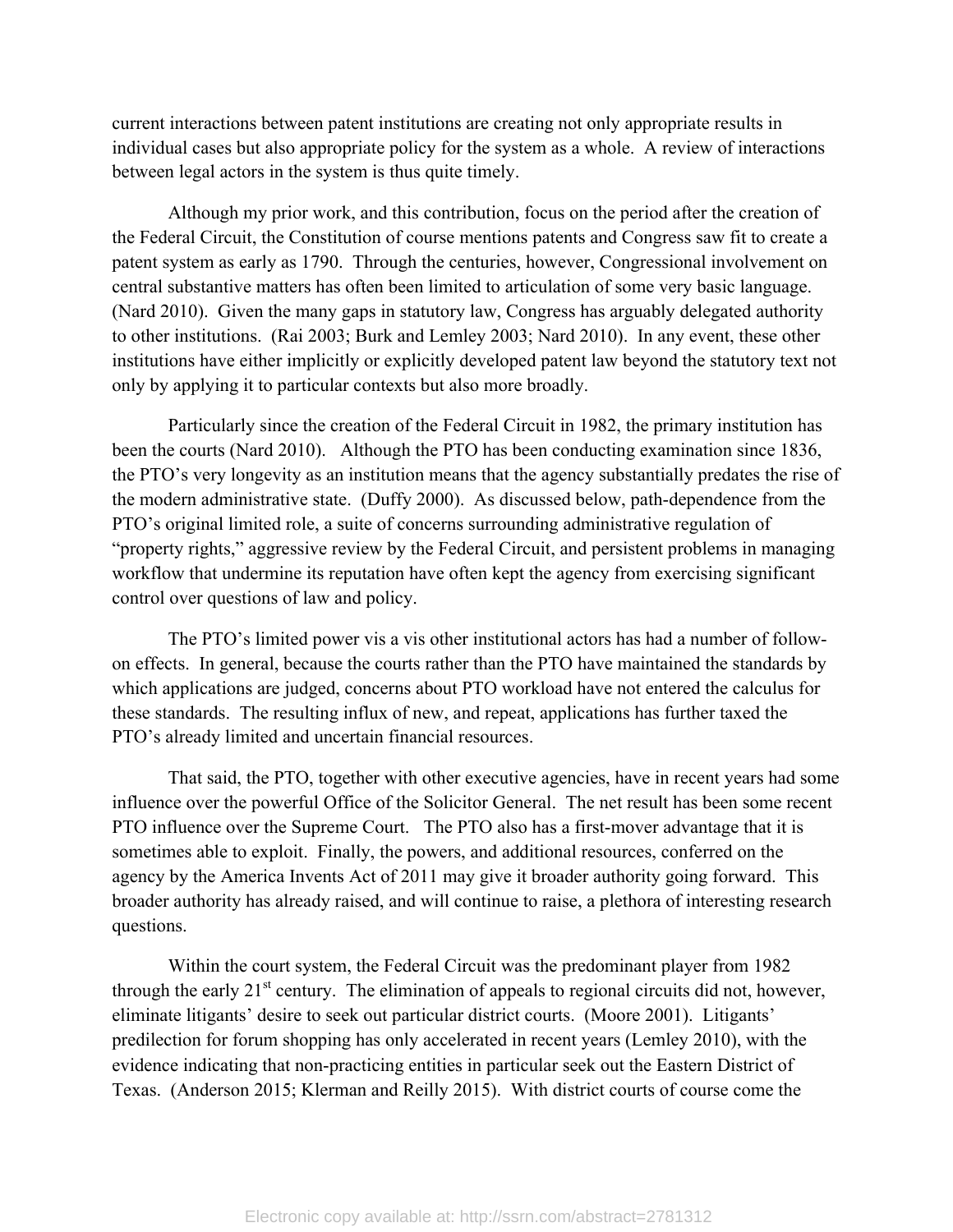institution of juries, and many have questioned the considerable power given to juries. (Lemley 2014)

In the last decade, the Federal Circuit has also shared the spotlight with the Supreme Court. The emergence of the Supreme Court as a relevant actor has begun to generate research on its role and also on strategic interactions between the Federal Circuit and the Supreme Court.

As the preceding discussion may suggest, the relevant descriptive and normative literatures are quite rich. To keep the normative discussion tractable (and in keeping with the focus of this volume), I adopt a parsimonious account of patent law's goals that focuses solely on economic efficiency. On this account, the ultimate efficiency goal is innovation. From an institutional and procedural standpoint, achieving innovation requires that relevant institutions promote both accuracy and predictability. Accuracy, in turn, represents both a system level goal – is the system as a whole designed to produce law that promotes innovation – and a goal to be achieved at the level of the individual case. At the level of the individual case, efficiency and accuracy map directly on to the more general goal of minimizing the sum of litigation and error costs emphasized by standard economic analyses of legal procedure. (Kaplow and Shavell 1994, 1996).

Finally, I address what I view as the most pressing open research questions. Some of these questions have been addressed in part, but more research needs to be done. In other cases, the events in question are of recent vintage, and a full institutional account must await further developments.

Part I reviews descriptive accounts of patent law's institutional actors. Part II reviews normative accounts. Part III presents open research questions.

### *Part I*

In 1982, Congress set up the Court of Appeals for the Federal Circuit to hear all appeals in patent cases. The current institutional debate continues to focus heavily on the Federal Circuit. Discussions of other important patent institutions, such as the Supreme Court, the USPTO, other agencies, and trial courts often refer to the Federal Circuit. For purposes of the historical and descriptive account, the creation of the Federal Circuit in 1982 thus serves as a useful point of demarcation.

#### A. *The Era of Federal Circuit Supremacy, 1982-2002*

As Ryan Vacca's contribution to Volume II discusses in detail, momentum to create the Federal Circuit emerged in part from a more general project on reducing appellate court caseload and improving legal consistency undertaken by the Hruska Commission. (See references cited in Vacca, pp. 2-6) Although the Commission's main recommendation of a new appellate court to handle cases referred by the Supreme Court was rejected, and the Commission itself rejected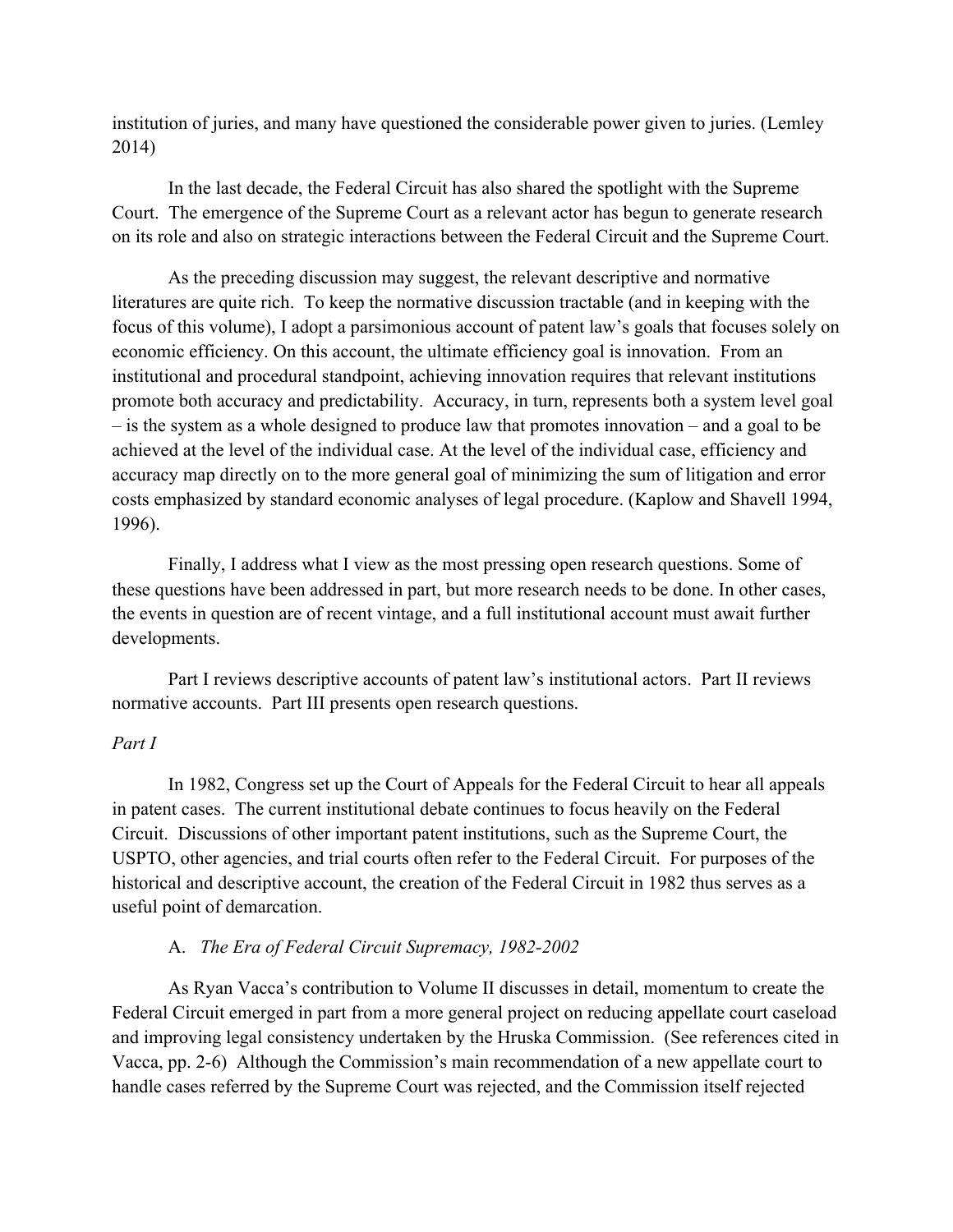creating a specialized court for patent appeals, the policy community paid substantial attention to the Commission's determination that existing regional appellate courts had particular difficulty with patent law.

The Congressional decision to create the Federal Circuit was driven by arguments that regional appellate courts had created highly undesirable levels of unpredictability and inconsistency in patent law. Congress also found persuasive claims that "strong" patents – that is, patents that were easy to acquire and enforce – were critical for national competitiveness and economic growth (references in Vacca 2-6).

The Federal Circuit was quick to make a number of changes to strengthen patent and unify patent law. Within the first five years of its formation, the court adopted a strong presumption of validity for issued patents. The Court also made clear its view that, contrary to certain Supreme Court suggestions, inventions that represented combinations of prior art did not create any need for a special non-obviousness standard. Further, the Court quickly adopted a strong presumption of validity for issued patents. (Dreyfuss 1989).

For its part, the Supreme Court largely withdrew from the patent field for almost two decades. To the extent the Court intervened, it did so primarily not on substantive patent law but on allocation of power questions. (Janis 2001) Perhaps not surprisingly, the Congressional attempt to concentrate all expertise – on questions on fact as well as law and policy – at the appellate level produced some challenges for conventional legal process principles regarding allocation of power.

Indeed, the first Federal Circuit decision reviewed by the Supreme Court, the 1986 case *Dennison Manufacturing v. Panduit*, 475 U.S. 809 (1986), involved a complaint that the Federal Circuit was exercising plenary power over the non-obviousness determination. The Supreme Court vacated the Federal Circuit's decision and remanded the case to the Federal Circuit with instructions to the court to explain why FRCP 52(a) did not mandate deference to the trial court's factual determinations regarding nonobviousness. However, this rebuke by the Supreme Court did not appear dramatically to change Federal Circuit practice.

Although commentators discussed the Federal Circuit's aggressive review of trial court factfinding in many areas of patent law (Rooklidge & Weil 2000, Rai 2003), the focal point for scholarly criticism was the Federal Circuit's aggressive review of district court claim construction. Because claim construction is critical for purposes of determining both patent validity and infringement, aggressive review can have many follow-on effects. For example, if appellate reversal on claim construction occurs after a full district court determination of validity and infringement, the district court must once again determine validity and infringement. (Rai 2003).

In fairness to the Federal Circuit, most district courts were not necessarily constituted to handle patent cases. District courts were particularly problematic because, as various Federal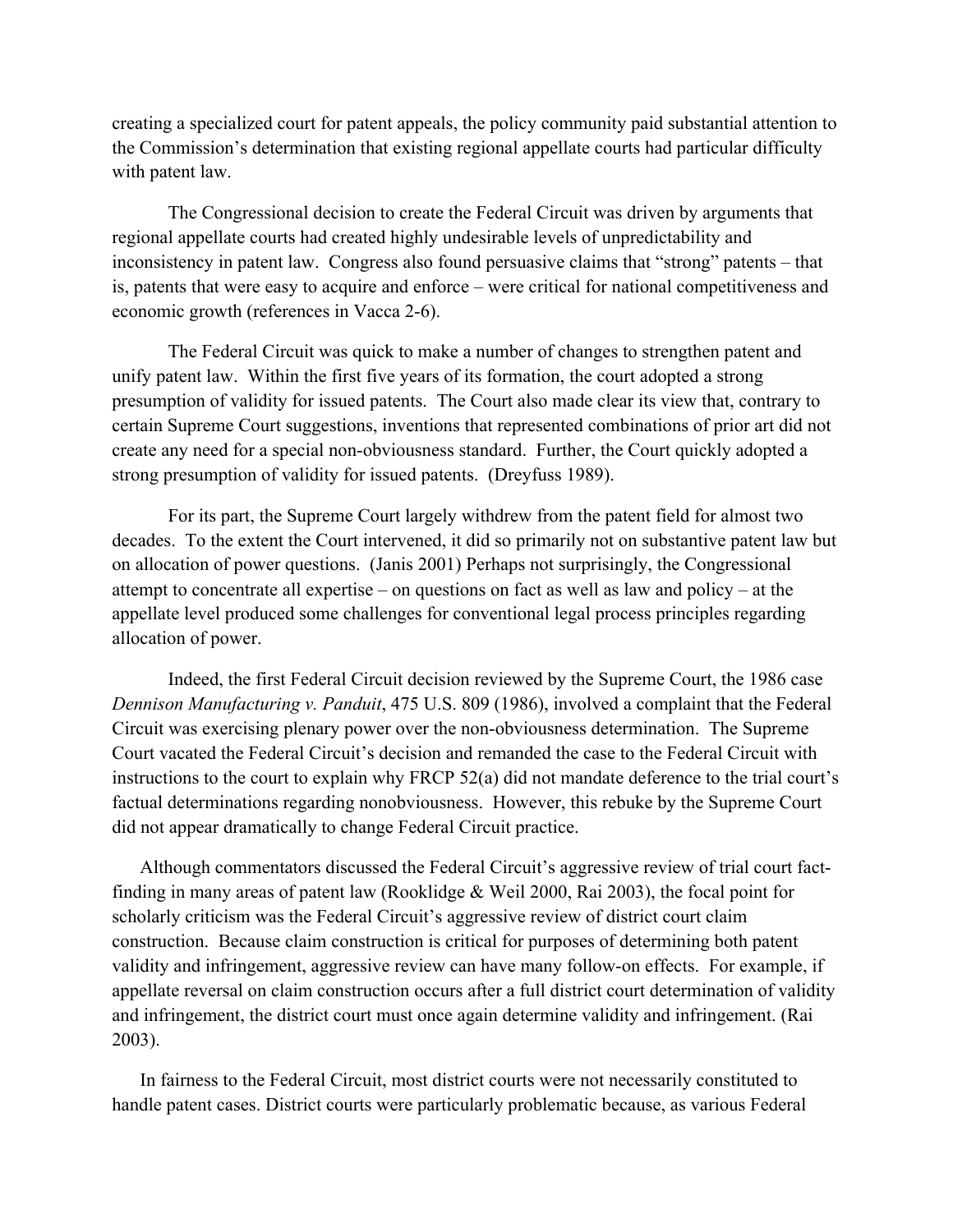Circuit court judges lamented, district court judges frequently turned complex and important exercises like claim construction over to lay juries. (Michel 1994) Notably, rates of jury trial use, which had begun to rise in the 1970s, had reached over 70% by the early 1990s. (Anderson & Menell 2014).

In *Markman v. Westview Instruments*, 52 F.3d 967 (Fed. Cir. 1995) (en banc), the Federal Circuit determined that claim construction was a question of law for the judge and that such constructions should therefore be reviewed *de novo.* The next year, in another one of the "allocation-of-power" interventions that the Supreme Court conducted during this period, the Court agreed with the Federal Circuit's conclusion that claim construction was a question for the judge. (*Markman v. Westview Instruments*, 517 U.S. 370 (1996). However, the Court explicitly stated that claim construction represented a mixed question of law and fact and relied on functional considerations rather than the fact/law distinction to assign the inquiry to judges.

Despite the Supreme Court's statements, the Federal Circuit's *en banc* 1998 decision in *Cybor Corp. v. FAS Technologies*, 138 F.3d 1448 (Fed. Cir. 1998) once again declared claim construction a pure question of law to be reviewed *de novo*. Invoking the Supreme Court among other authorities, scholars vigorously challenged this view, arguing that patent law's reference to the "person having ordinary skill in the art" required attention not only to text but also to context and industry custom. (Nard 2000)

Controversies over claim construction leading to *Cybor,* as well as the *Cybor* decision itself, generated several empirical studies of the Federal Circuit's reversal rate on claim construction. (Moore 2001; Chu 2001). These studies found that for the subset of cases in which parties elected to go through the full appeal process (and thus subject to any selection bias for this subset of cases), *de novo* review appeared to operate not only in theory but also in practice – about onethird of all claim decisions appealed to the Federal Circuit were reversed.

Henry and Turner (2006) provided a perspective on Federal Circuit interaction with trial courts that focused not on particular doctrines but on whether the court was more "pro-patent" than its predecessors. As it happened, the question of pro-patent bias had implications not only for assessment of the Federal Circuit but also for interactions between the district court and the Federal Circuit. Based on a large-scale empirical analysis of district and appellate court opinions from 1953-2002, Henry and Turner found that the Federal Circuit was significantly more reluctant than its predecessors to affirm district court findings of invalidity. However, it was not more reluctant to affirm "not infringed" decisions. Henry and Turner argued that because of the CAFC's tendencies, district courts decided patents to be invalid significantly less often, patentees appealed decisions of invalidity significantly more often, and infringement frequently became the dispositive inquiry at the trial court.

Scholars have not conducted large-scale studies comparing Federal Circuit review of the USPTO with that of its predecessor, the Court of Customs and Patent Appeals (CCPA). In any event, because the Federal Circuit adopted the decisions of the CCPA and included many of its judges (Lefstin 2010), the Federal Circuit's creation did not represent a structural break vis a vis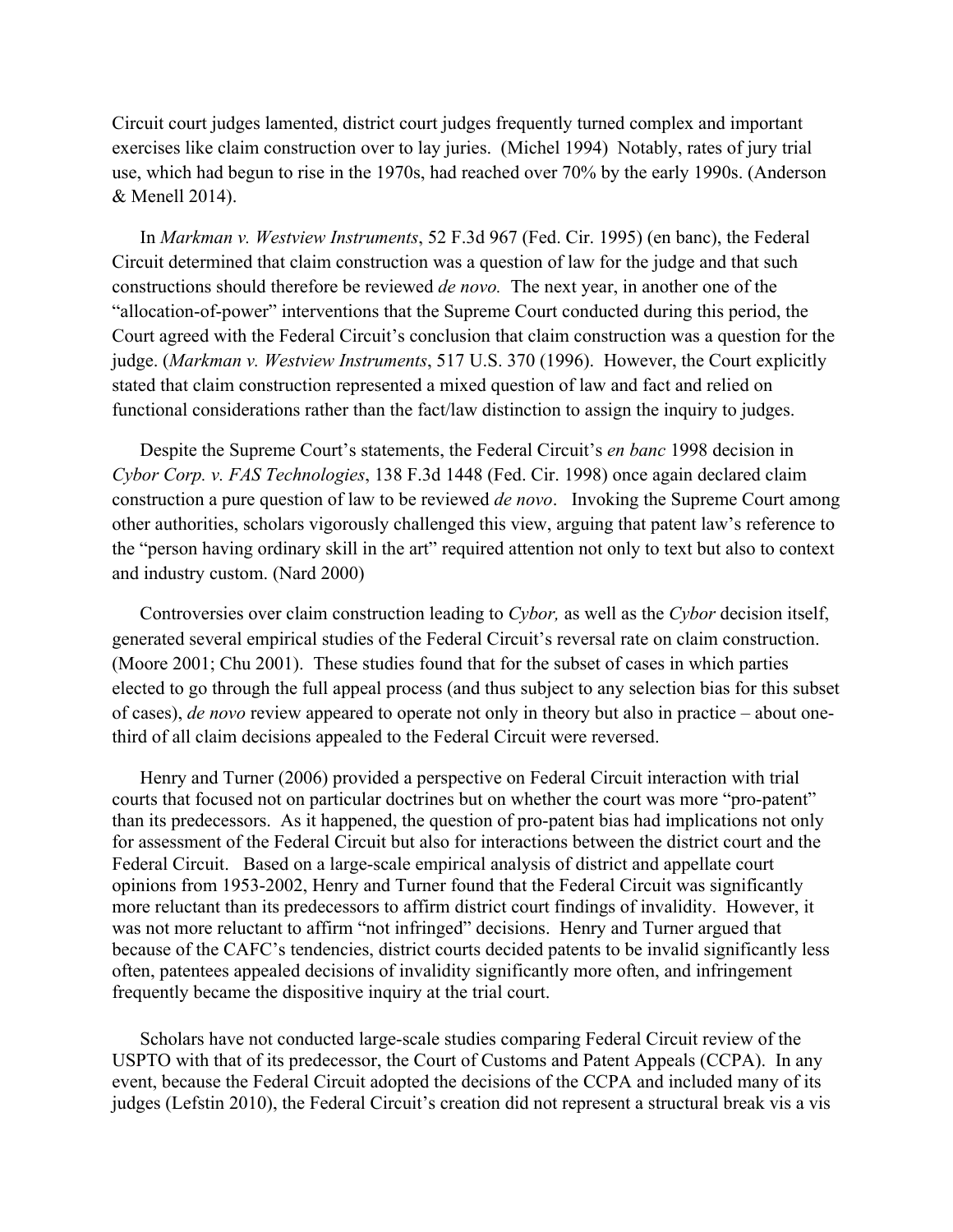the PTO. Scholars have noted, however, that during the era of Federal Circuit supremacy, the court's direct review of PTO patent decision making generally took place in the context of patent denials. Thus Federal Circuit reversal of the USPTO necessarily expanded the bounds of patentability. (Rai 1999, Masur 2011, Wasserman 2011)

Through the 1990s, this dynamic played out in both biotechnology and software. Specifically, as detailed in Rai (1999), in the area of gene sequence patents, the Federal Circuit repeatedly overruled the PTO's view that, for the average scientist working in the area, knowing a general method for selecting genes through the use of nucleotide probes, as well as the complete or partial amino acid of the protein for which a gene of interest coded, would render the DNA base sequence for the gene obvious. The Federal Circuit also repeatedly overturned the PTO's position that an algorithm run on a general purpose computer was not patent-eligible subject matter. The latter set of decisions laid the foundation for *State Street Bank v. Signature Financial Group, Inc.,* 149 F.3d 1368, 1373 (1998), in which the Federal Circuit essentially equated the patentable subject matter requirement of patentability with the utility requirement.

While Rai (1999) focused on repeated reversals, some commentators deployed strategic models to argue that patent expansion could happen even without actual reversal of the PTO by the Federal Circuit. Specifically, such expansion could occur if the PTO's incentives led it primarily to fear reversal by the Federal Circuit, with the consequence that the PTO denied patents only in cases where the most "pro-patent" Federal Circuit judge would agree with the denial. (Masur 2011, Wasserman 2011).

As these analyses would suggest, Federal Circuit supremacy had particularly concentrated effects on the PTO. Hall (2005) deployed rigorous empirical analysis to argue that the creation of the Federal Circuit was in part responsible for the surge in patent applications that occurred in the 1980s. Federal Circuit decisions through the 1990s lowering the non-obviousness standard and essentially eliminating patentable subject matter as a separate requirement of patentability may have prompted yet more patent applications. From 1990 to 2000, the number of applications increased by almost 80% (as contrasted with about 58% from 1980 to 1990). At the same time, about \$750 million in fee-based revenue that could have been used to hire additional examiners was diverted by Congress from PTO coffers. Application backlog thus increased through the 1990s (Long 2010).

Of course, as discussed in Volume II, backlog and other challenges were also exacerbated by various longstanding structural features of the PTO system for managing workflow. One of these structural features – the ability of applicants before the PTO (uniquely among patent offices around the globe) to file an unlimited number of repeat, or continuation, applications (Moore and Lemley 2004) -- directly implicates the institutional interaction and power questions on which this contribution focuses. Although the PTO attempted in 2007 to place limits on continuations, the agency ultimately backed down in the face of a vigorous litigation challenge asserting that the limits represented improper expansion of the PTO's relatively narrow rulemaking authority. (Rai 2009)

Another axis of "court-watching" assessed the court's jurisprudential approach. A number of scholars noted the court's predilection for rule formalism (Rai (2003), Thomas (2003)). While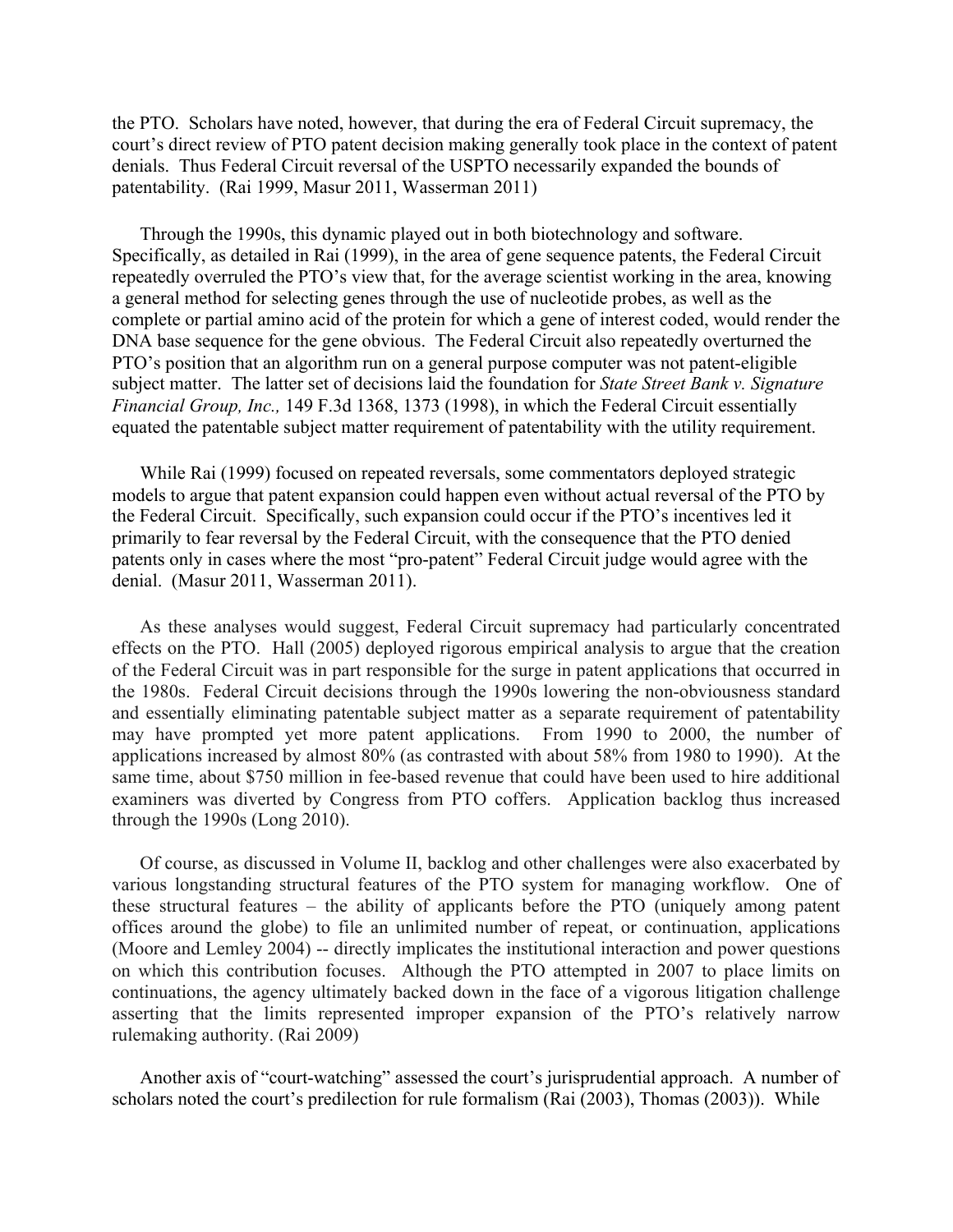some of these bright-line rules were specific to particular technologies, Thomas (2003) emphasized a trans-technological bright-line rule on non-obviousness imposed by many threejudge panels of the Federal Circuit. This requirement moved well beyond the modest statement made in the early years of the Federal Circuit that combination inventions didn't have to comply with a higher standard of non-obviousness. Rather, under this requirement, the PTO examiner (and trial courts) had to identify a specific documentary "teaching, suggestion, or motivation" to combine prior art references when using these references for purposes of demonstrating obviousness.

While noting that Federal Circuit language often abjured policy considerations, Burk and Lemley (2003) argued that some of its decisions were implicitly driven by policy concerns relevant to particular areas of technology. For example, the rule reducing the non-obviousness standard in biotechnology essentially to a test of novelty emerged from the court's view that patents needed to be available for gene sequences that encode therapeutic proteins. Without these patents, the biopharmaceutical sector would not be able to secure the patents necessary to drive investment through the very expensive regulatory approval processes. Burk and Lemley did note, however, that the Federal Circuit was not transparent about its policy-based reasoning.

Yet another axis of Federal Circuit "court-watching," particularly relative to other institutions, focused not on rules vs. standards debate, or on the Federal Circuit's consideration of policy issues, but on uniformity and clarity in its jurisprudence. For example, based on extensive coding of opinions, Wagner & Petherbridge (2003) argued that the court's claim construction jurisprudence depended heavily on the panel that rendered the claim construction.

In contrast, Nard and Duffy (2007) argued that the court had shown very significant (and, in their view, undesirable) uniformity. In response to the descriptive claim made by Nard and Duffy, other scholars used frequency of dissents and frequency of *en banc* opinions to argue that diversity of opinion was apparent within the Federal Circuit, both on particular issues such as the doctrine of equivalents (Petherbridge 2009) and also as compared to other appellate courts. (Vacca 2011, Cotropia 2010).

Notably, the 2007 publication of the Nard and Duffy article happened just as the Federal Circuit was beginning to take more cases *en banc*. For example, as a comprehensive listing by Vacca (2011) shows, the court took 28 cases en banc during the 21 years after its creation – an average of about 1.3 cases a year. During the 5 year period from 2007 to 2011, by contrast, it took 13 cases en banc – an average of 2.6 a year. This ramp up may have a response to emerging interest in the patent system by other legal actors, including the Supreme Court. Indeed, Golden (2009) explicitly nominated Supreme Court as the "prime percolator" – an institution well suited for the purpose of dislodging any stagnation on the part of the Federal Circuit.

I turn next to the prominent role that the Supreme Court and the executive branch (including, but not limited to, the PTO) have played over the last 10-15 years.

#### B. *The Supreme Court, and Executive Branch, Strike Back*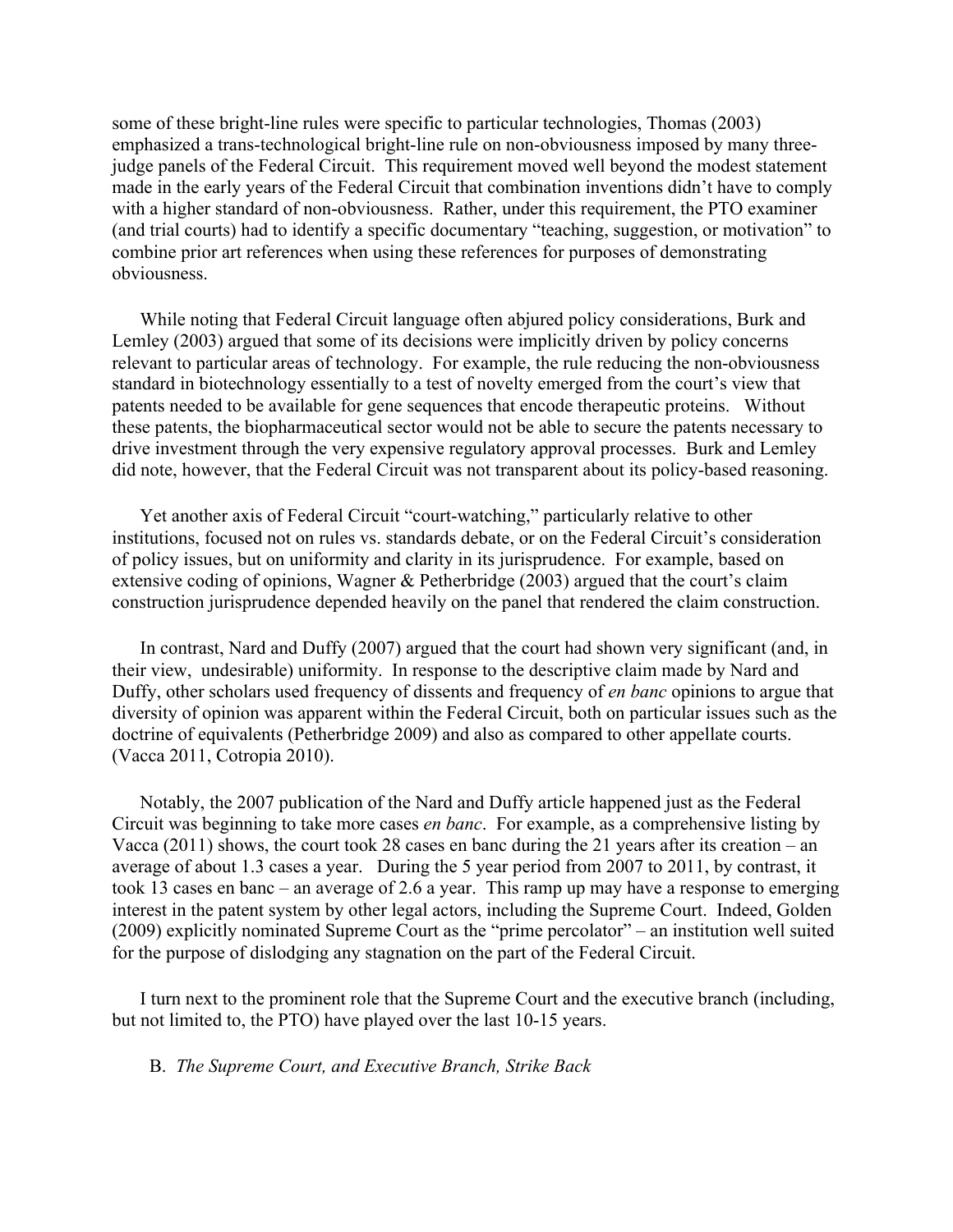Although Federal Circuit supremacy in patent law obviously did not end on a date certain, by the 2001 Term an increase in Supreme Court interest in patent law was clear. (Duffy 2010) Additionally, by this time, the emergence of large numbers of patent applications and grants on inventions such as business methods (software-enabled and otherwise) and scientific research tools had attracted policy and scholarly criticism. The Federal Trade Commission (FTC) conducted an inquiry focused in significant part on institutional challenges, and on interactions between institutions. (FTC 2003). It criticized the Federal Circuit's holding that patent challengers marshal clear and convincing evidence to overturn granted patents as well as its formalist directive that inferior institutions that examined patents for nonobviousness – whether PTO examiners or district courts -- show a specific teaching, suggesting, and motivation (TSM) to combine prior art references. The FTC also recommended the creation of a robust administrative system to review granted patents. A prominent report by the National Academies of Sciences (NAS 2004) also criticized the TSM test and discussed in detail the rationale for administrative review as a robust alternative to patent litigation.

By the end of the first decade of the  $21<sup>st</sup>$  century, the Supreme Court had issued opinions rejecting a bright-line TSM approach (*KSR v. Teleflex*, 550 U.S. 398 (2007)); holding that injunctive relief was not mandatory upon a finding of validity and infringement (*EBay v. MercExchange*, LLC, 547 U.S. 338 (2006); and stating that patentable subject matter doctrine in fact excluded certain categories of invention (*Bilski v. Kappos* (2010)). The Supreme Court's decisions to take certiorari, and its substantive positions, usually reflected intervention by the Solicitor General. (Duffy (2010). The Solicitor General, in turn, was influenced both a number of agencies in the executive branch, including but not limited to, the PTO. Rai (2012). In general, the Supreme Court moved the case law away from bright-lines and towards more flexible standards (Lee 2011).

One of the most important Supreme Court decisions, not only for purposes of substantive patent law, but also for purposes of institutional interaction, was *KSR International Co. v. Teleflex Inc*. According to Rantanen (2013), in the 10 years prior to the grant of certiorari in *KSR*, the Federal Circuit found 54% of patent claims on appeal nonobvious. Since then, it has found 43% nonobvious. Notably, the shift was driven by greater reluctance on the part of the Federal Circuit to reverse district court findings of obviousness. Indeed, according to Nock & Gadde (2011), during the 2.5 year period immediately after *KSR* that they studied, the Federal Circuit did not reverse a single lower tribunal determination that a patent was obvious.

As the Nock and Gadde study suggests, *KSR* was quite significant not only for Federal Circuit review of trial courts but also of the PTO. In *KSR*, the government had filed an amicus brief detailing the ways in which a rigid requirement that examiners show "teaching, suggestion, or motivation"—particularly in documentary form—posed an unnecessary burden and was contrary to accepted administrative law principles of official notice. In its unanimous opinion, the Supreme Court agreed.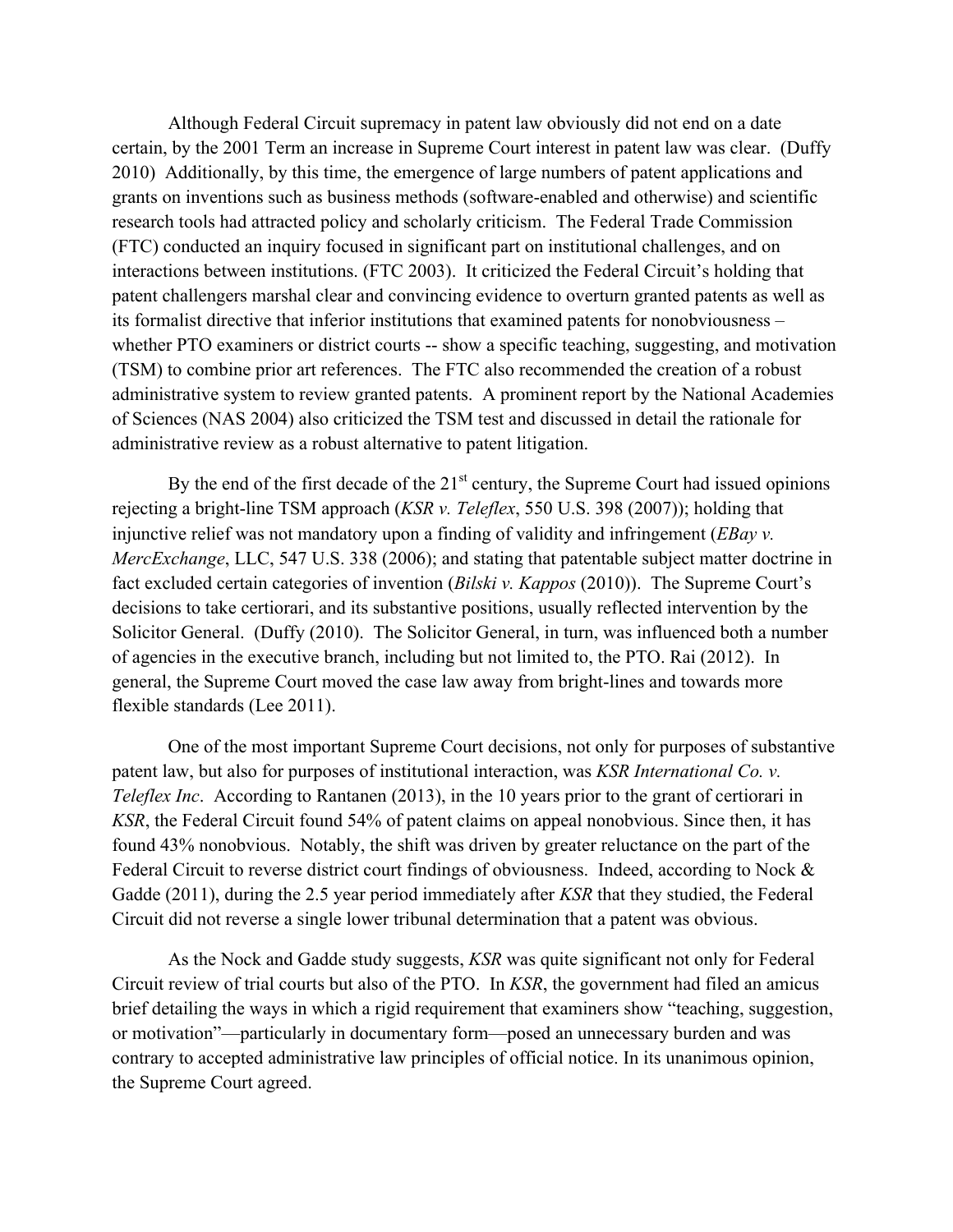*KSR*'s embrace of conventional principles of administrative review was consistent with its 1999 decision in *Dickinson v. Zurko*, 527 U.S. 150 (1999). In that decision, the Court held that the PTO was an agency under the Administrative Procedure Act and thus the Federal Circuit's review of PTO fact-finding was subject to a standard of review even more deferential than appellate review of trial court fact-finding. The Supreme Court's approach stood in significant contrast to the approach to administrative law taken by the Federal Circuit. (Nard 1995; Benjamin & Rai 2007)

Similarly, in contrast to the Federal Circuit, the Supreme Court's decision in *eBay Inc. v. MercExchange, LLC*, 547 U.S. 338 (2006) purported to embrace ordinary principles of remedies law. And in two recent cases respectively involving attorneys' fees and claim construction, *Highmark Inc. v. Allcare Health Mgmt. Sys. Inc., 572* U.S. *\_\_* (2014) and *Teva Pharm. USA, Inc. v. Sandoz Inc.*,135 S.Ct. 831 (2015), the Court emphasized conventional principles of deferential appellate review with respect to discretionary findings and findings of fact by lower tribunals. These cases indicate that the Supreme Court not only prefers standards to rules but also prefers standards that are not specific to patent law.

### D. *The Role of Congress*

As Supreme Court interest in the patent system grew, so did Congressional interest. Starting in 2005, Congress began holding a series of hearings on legislative patent reform. As the literature on Congressional veto gates would have predicted, the process of legislative reform was blocked at many turns by confrontation between rent-seeking interest groups large and small. By the time the America Invents Act of 2011 finally passed, many of the substantive patent law recommendations made by bodies like the FTC and the National Academies, ended up being addressed through Supreme Court opinions and also by *en banc* determinations by the Federal Circuit. (Burk and Lemley 2009).

Congress did, however, ultimately pass legislation – the America Invents Act of 2011 (AIA) – that had the effect of changing institutional structure significantly. Congress did not follow the conventional modern model of conferring on the administrative agency in question (i.e. the PTO) broad rulemaking authority. But it did create a relatively robust system of postgrant review within the PTO (Matal 2012). As I discuss further in the normative analysis, to the extent the PTO Patent Trial and Appeals Board (PTAB) can correct the PTOs initial errors in a manner that is both accurate and relatively inexpensive, it should fulfill well the standard economic goal of minimizing the sum of litigation costs and error costs. (Kaplow and Shavell 1994).

#### E. *The Role of Inferior Tribunals: Article III, Trial Courts, the ITC, and the PTAB*

As scholars have noted (Anderson 2015), even when substantive law is uniform, differences in norms and procedures among district courts as well as local differences in the composition of prospective jury pools can motivated litigants to shop for favorable district court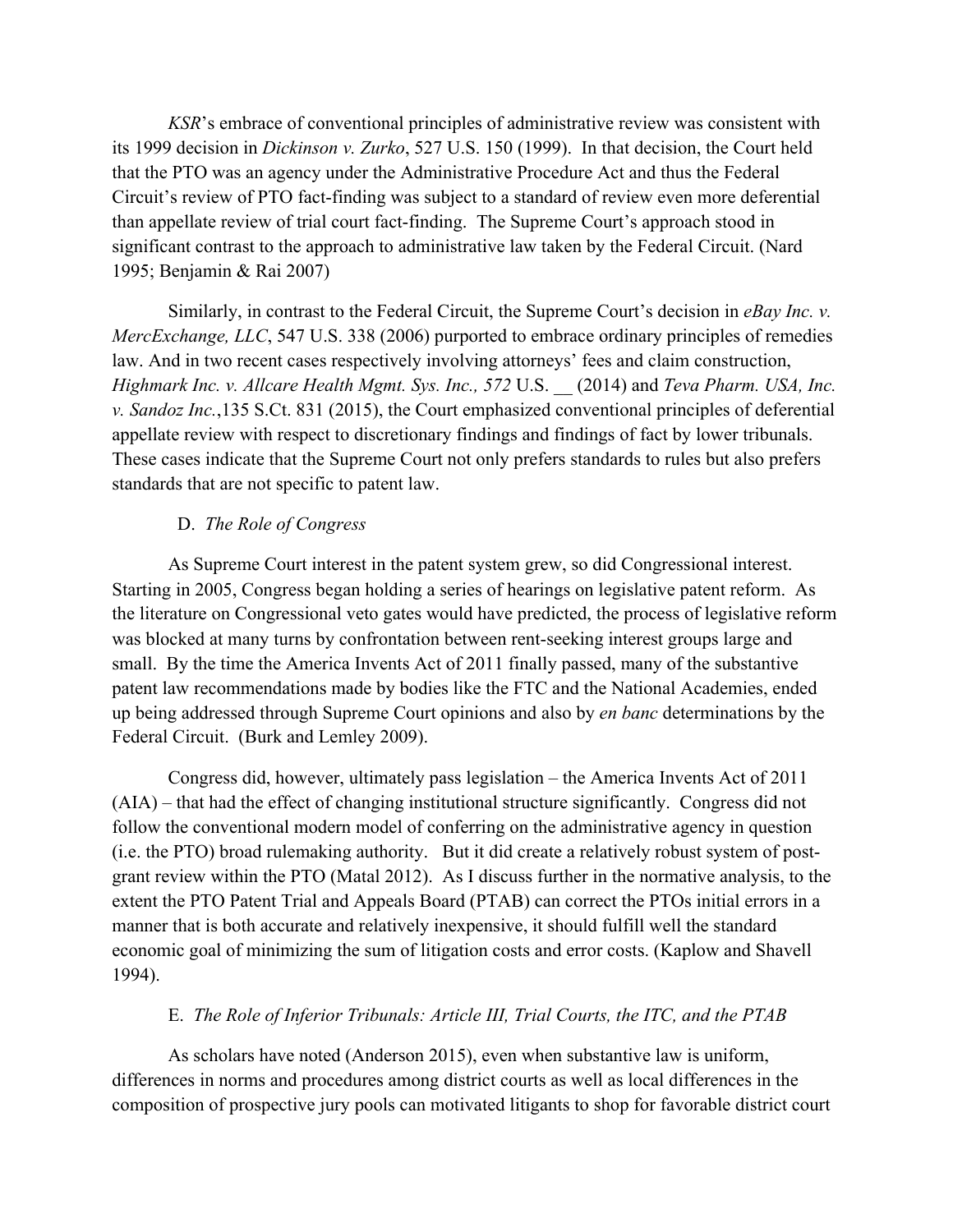fora. Indeed, a study conducted during the period of Federal Circuit supremacy (Moore 2001) found significant clustering of cases outside traditional technology centers. This clustering has increased substantially in recent years (Lemley 2010), and several scholars have argued that certain district courts, particularly the Eastern District of Texas, actively compete for patent plaintiffs. (Anderson 2015; Klerman and Reilly 2015).

How these trial courts, which have presumably watched closely Supreme Court decisions that confer more power upon trial courts, will respond to these decisions remains to be seen. While some of these decisions apply only to Article III trial courts, the *Teva v. Sandoz* decision will also confer power on the International Trade Commission, which has recently become a popular venue for seeking exclusion orders of imported goods based on alleged patent infringement. (Chien 2008; Schwarz 2009; Kumar 2011). As for the PTO's Patent Trial and Appeals Board, it will be affected not only by *Teva v. Sandoz*, but also in all likelihood by future Supreme Court decisions allocating power between it, the trial courts, and the Federal Circuit.

# II*. Normative Analysis*

The literature noted in Part I generally includes normative conclusions and recommendations. As noted in the Introduction, patent scholars typically view accuracy and predictability as the normative criteria against which the institutional and procedural features of the system should be evaluated. As Coase famously emphasized, even though reallocation of rights is possible, such reallocation can be quite costly. Accuracy in the initial determination of rights obviates the need for reallocation. That said, clarity and predictability are also important goals. When initial allocation errors occur, clarity and predictability reduce the cost of reallocating rights. At the level of the individual case, the patent scholars' frame of accuracy and predictability maps squarely onto the frame of minimizing the sum of error costs and litigation costs emphasized by economic analysts of legal procedure. Accuracy means low error costs and predictability means low, or no, litigation costs (and, indeed, presumably relatively low transaction costs associated with contractual reallocation).

Normative challenges can arise, however, when institutional and procedural mechanisms for producing accuracy in an individual case conflict with mechanisms for improving accuracy in the system over time. Additionally, although accuracy and predictability are not always in tension, the well-rehearsed rules vs. standards debate reminds us that predictability tends to be promoted by bright-line rules that may produce errors of over-inclusion and under-inclusion

Against this general background, I survey normative recommendations, stressing those recommendations that focus on interactions between legal actors. I first address interactions between the Federal Circuit with lower tribunals. I then address the Supreme Court.

*A. The Federal Circuit and Lower Tribunals*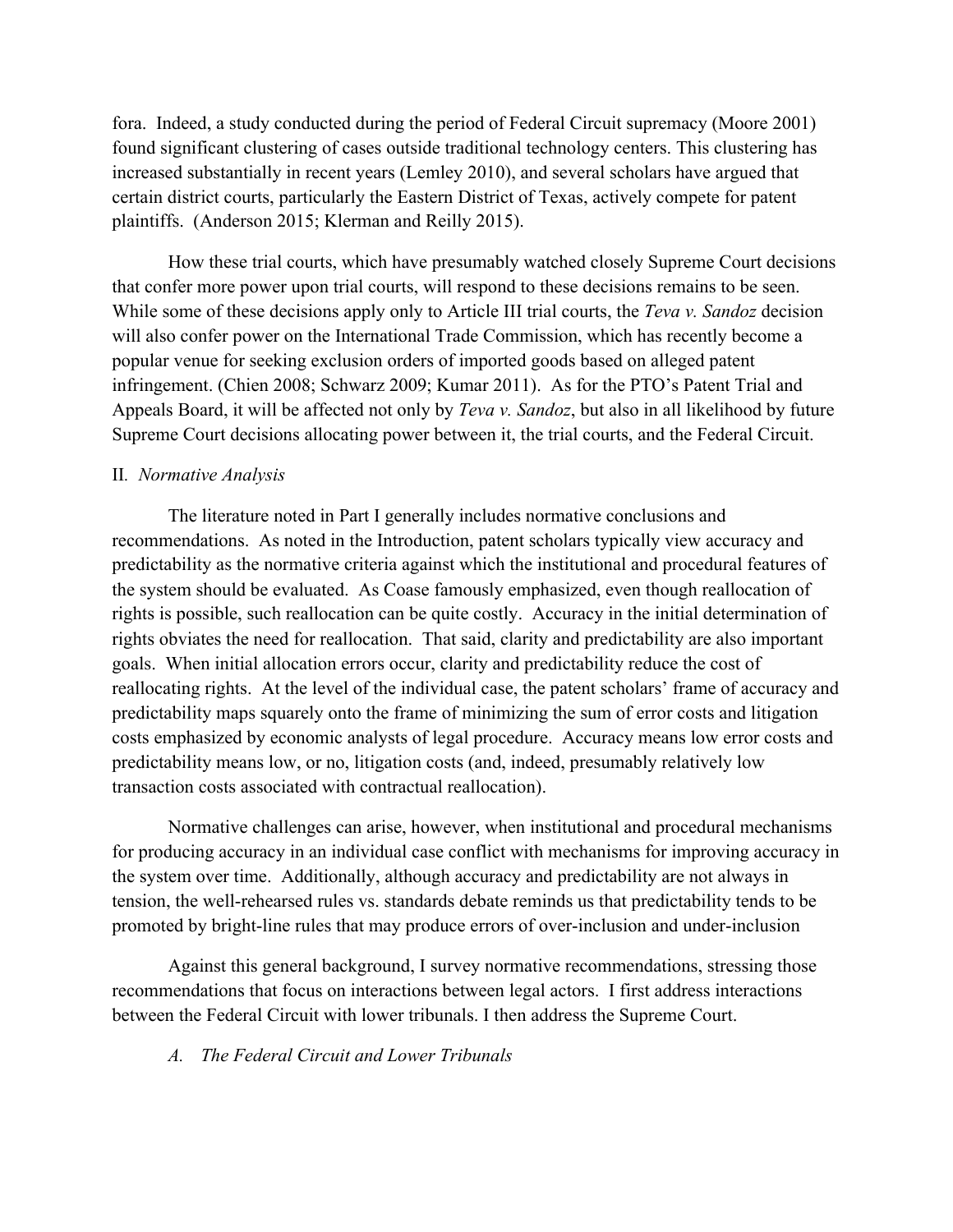In an early assessment, Dreyfuss (1989) evaluated Federal Circuit decisions on the metrics of accuracy and predictability. While she acknowledged potential tensions between these goals, she used examples like the Federal Circuit's elevation of secondary considerations in the area of nonobviousness to argue that, at least on questions of patent validity, the court had largely achieved both goals.

Within a decade or so of this early assessment, the court's success in achieving either goal was questioned. As with the descriptive analysis, claim construction served as a focal point for the normative discussion. Scholars questioned whether the Federal Circuit's often high reversal rates on claim construction (and attendant consequences for vertical predictability) were consistent with the Congressional desire to create predictability and efficiency in patent law. (Moore 2001). Empirical studies noting inconsistencies among Federal Circuit panel decisions on claim construction methodology (Petherbridge and Wagner 2003) also called into question whether the Federal Circuit was creating predictable law.

In contrast to the standard view favoring uniformity and perceiving insufficient levels of uniformity, other scholars equated uniformity not with desirable predictability and certainty but with undesirable stagnation. (Nard & Duffy 2007) The critique alleging excess Federal Circuit rule-formalism (Rai 2003; Thomas 2003) also viewed the Federal Circuit as sacrificing accuracy on the altar of predictability.

Although the rule-formalism and stagnation critiques agreed that the system had failed to achieve accuracy, their prescriptions pointed in different directions. After conceding that ruleformalism might be justified by the Federal Circuit's desire to give clear instructions to inferior actors of questionable competence, Rai (2003) called for a "first-best" (if politically challenging) solution in which inferior actors were endowed with considerable competence in technical factfinding, including through limits on juries. At that point, the Federal Circuit's rule-formalism would no longer be justified, and other actors, such as the Supreme Court, could intervene to dislodge the Federal Circuit's formalism.

In contrast, Nard and Duffy (2007) prescribed a regime in which the Federal Circuit would be forced to compete with a few additional appellate courts. On this view, while the earlier system in which all regional appellate courts could hear patent cases was too unpredictable, and a single court was too uniform, a few courts would be just right. The availability of a few appellate courts would not only introduce appropriate levels of competition in post-issuance litigation, but it would also remove the Federal Circuit's monopoly control over PTO determinations.

In Rai (2003), I also suggested a regime in which an expert, specialized trial court – and appropriate deference thereto on questions of fact-finding – be used to generate vertical predictability, Empirical work by Schwartz (2008, 2011) strikes a cautionary note about the extent to which specialization in the form of repeated exposure to patent cases at the trial level will improve such vertical predictability. Schwartz's data on claim construction indicate that, at least when the standard of review is *de novo* (as it was during the time period studied by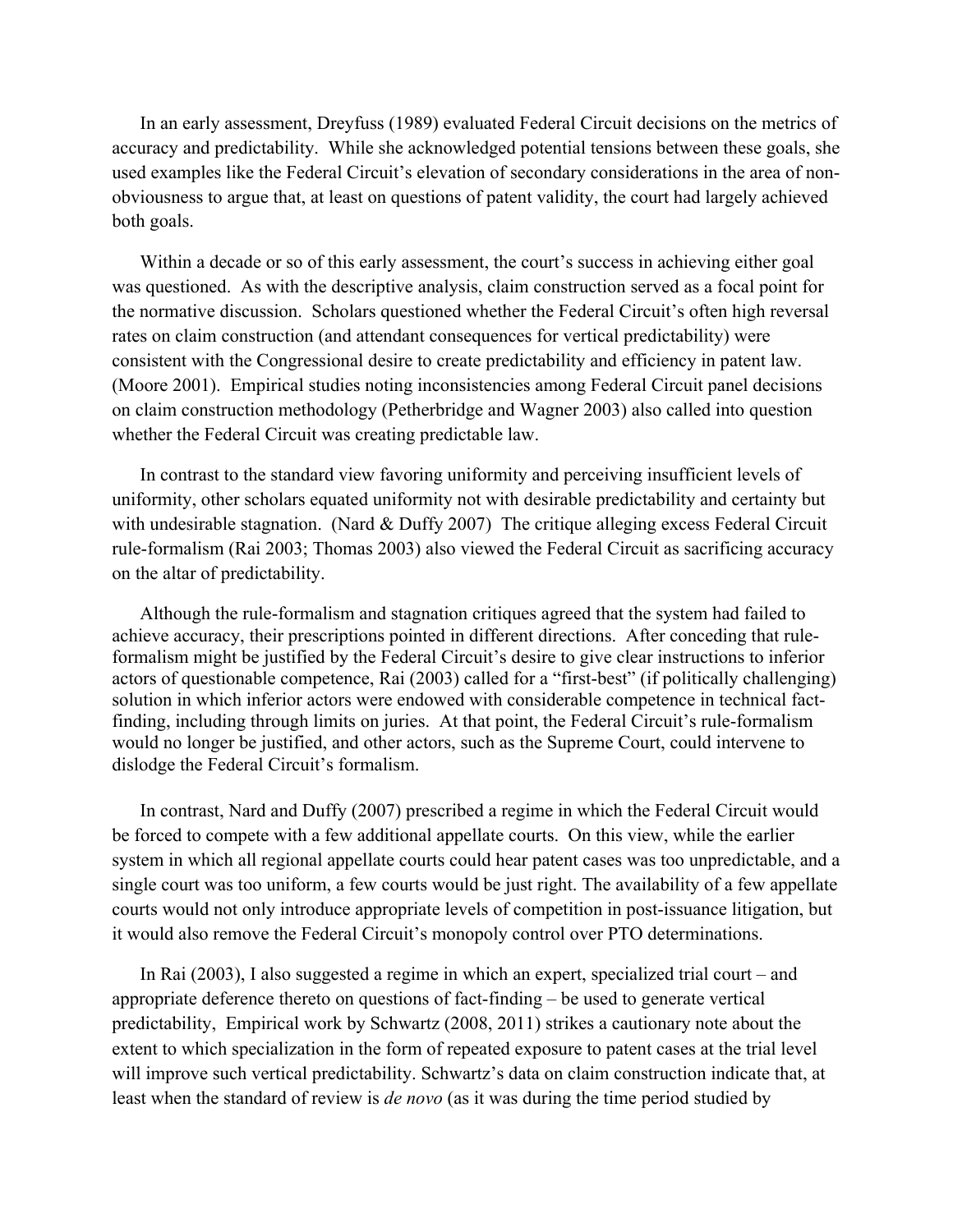Schwartz), there is little correlation between a trial judge's prior experience with claim construction and the judge's reversal rate at the Federal Circuit. Kesan and Ball (2010) report similar results on claim construction but do find that a judge's increased patent-specific experience lowers reversal rates on a number of other issues, such as preliminary injunctions, judgments as a matter of law, and infringement. The Kesan and Ball data suggest that for purposes of understanding institutional interactions in the patent arena, claim construction, though very important, may not necessarily be representative.

In the wake of recent Supreme Court decisionmaking, the patent system has moved towards employing fact-intensive standards and to greater deference to lower tribunals. As Holbrook (2010) observes, however, because fact-intensive standards decrease notice and predictability, they might best be viewed as a check on the presumption created by legalistic rules. Also worrisome is the reality that devolution to lower tribunals has not necessarily been accompanied by fortification of the actual capacity of these tribunals. To the contrary, in the case of patentheavy tribunals such as the Eastern District of Texas and perhaps the District of Delaware, any expertise acquired by attracting very large number of patent cases may be overwhelmed by the judicial bias that arguably caused plaintiffs to file in that tribunal. (Anderson 2015).

Some scholars have suggested that restricting venue to districts where the defendant has its primary place of business, arguing that such venue restriction would not only reduce forum shopping but would also create technology-specific expertise within particular trial courts (Fromer 2010). As noted, others have discussed creation of a single specialized trial court. Still others have suggested that more incremental measures like randomization of judge selection within a district or the existing Patent Pilot Program, under which judges can volunteer for patent cases, may have salutary effects. (Anderson 2015)

Scholars have also discussed whether Article III litigation represents the best mechanism for addressing errors in individual cases, particularly with respect to erroneously granted patents. While some have argued that most erroneous grants are not commercially significant, and endorsed litigation as a good mechanism for targeting the small percentage of erroneous grants that are commercially significant (Lemley 2001), others have emphasized collective action and other barriers to socially optimal use of Article III litigation by defendants. (Merges & Farrell 2004; Benjamin and Rai 2007). On the latter view, even if the USPTO does not, or cannot, do more to ensure that erroneous grants don't occur, these errors should be corrected through an *ex post.*administrative process. As discussed in Part III, the emergence of a robust *ex post* administrative process as a major competitor to Article III litigation is a development that needs close monitoring.

Scholars have also discussed how to evaluate accuracy in patent law decision making. Beyond the difficulty of ensuring that the system reaches the correct result in a particular case lies the larger question of whether the system as a whole is set up to develop law and policy accurately. While Burk and Lemley (2009) are optimistic about the capacity of courts, Wagner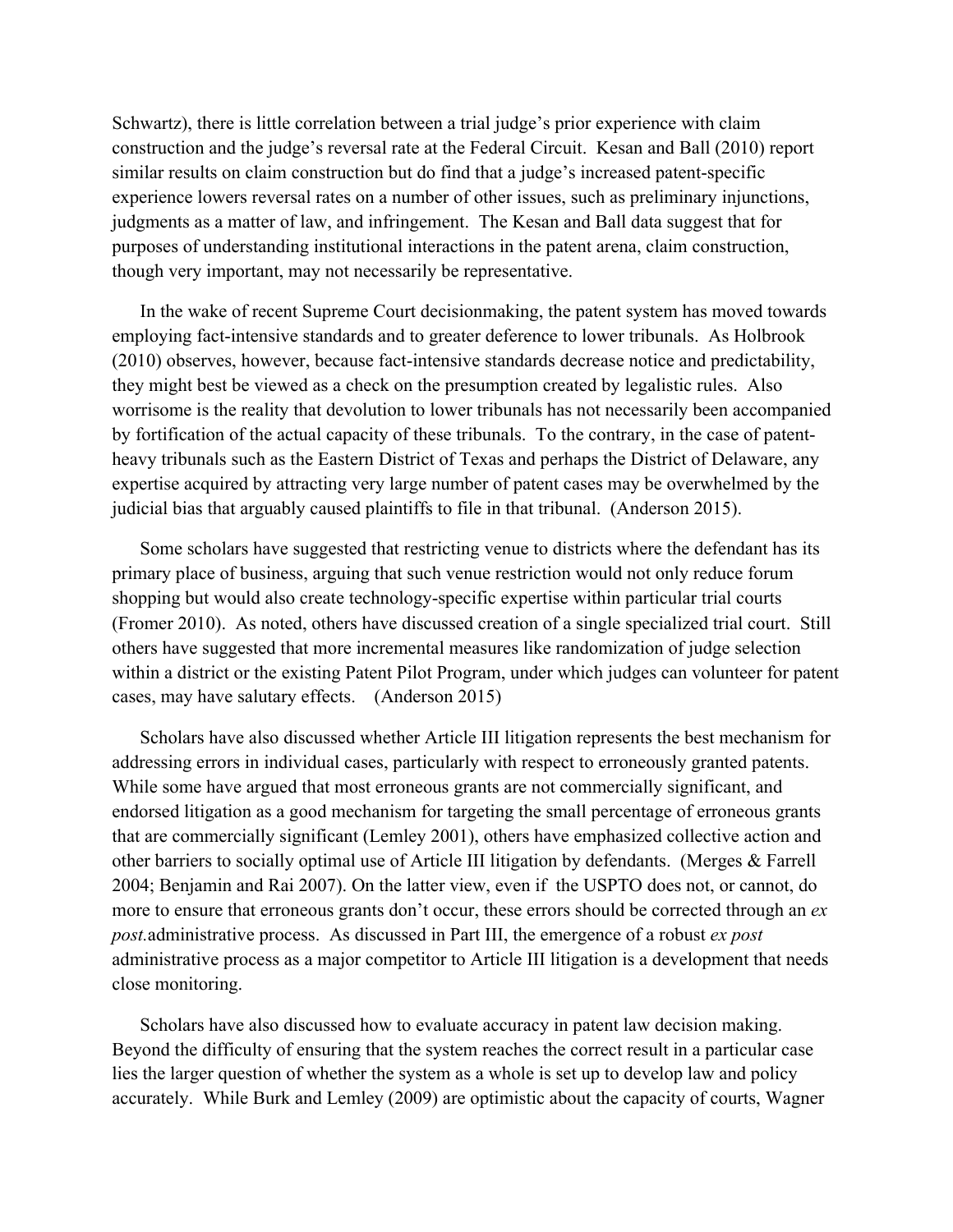(2010) articulates the oft-cited tension between doing justice in the individual case and a policymaking role. More generally, the conventional legalist view that courts have limited resources to make policy, and can only do so in the context of litigation that arises *ex post*, has led various scholars to advocate that Congress consider a standard administrative approach to patents – delegating rulemaking authority to an agency, presumably but not necessarily the PTO. (Burstein (2011), Masur (2010)).

The Federal Circuit's recent interest in *en banc* decisionmaking, and the policy-oriented questions it has asked in some of its recent *en banc* orders, lead Vacca (2011) to argue that policymaking by the Federal Circuit is not only normatively desirable but actually happening. Nard (2010) and Burk and Lemley (2009), both writing before the passage of the AIA, stress the PTO's alleged capture by patent applicants as a reason to favor courts. Vertinsky (2010) focuses on transition costs associated with patent reform, arguing that policymaking by courts is desirable because changes implemented by courts are likely to be smaller and more specific than changes implemented by other institutions.

Congressional creation of a strong system of administrative review for granted patents – the Patent Trial and Appeals Board (PTAB) – has also begun to generate normative discussion. The creation of the PTAB, which can be reversed not only when it rejects patents but also when it uphold them, responds in part to the concerns of Masur (2011) and Wasserman (2011) regarding asymmetric review.

Wasserman (2013) further argues that the PTAB's procedures are best seen as formal adjudications. Thus, under *Chevron v. Natural Resources Defense Council*, 467 U.S. 837 (1984) and its progeny, the Federal Circuit should defer not only to PTAB fact-finding (as it is already required to do) but also to the PTAB's findings on ultimate legal questions. On an optimistic read, the result would be a significant PTAB role in improving accuracy not only in the individual case but also system wide.

Golden (2014) argues that even without formal deference, the PTO has a first mover advantage that it has sometimes been able to exploit to shape law and policy, particularly in the context of patent denials. (Golden 2014) Rai (2013) argues that the AIA gives the PTAB the power to exercise this first mover advantage in the context of both patent grants and denials.

Finally, prior to recent interventions by the Supreme Court, some commentators on the Federal Circuit stressed that its review of inferior actors, as well as its behavior more generally, were motivated by an undesirable "pro-patent" bias. (Jaffe & Lerner 2004) On this view, the Federal Circuit listened primarily to patent lawyers, and a pervasive role for patents in the national economy enhanced the court's power and prestige. However, the Federal Circuit's tendency to read patent scope narrowly – indeed, even more narrowly than the Supreme Court (Rai 2003) – does call into question a simple bias narrative. Allegations of bias also pose familiar baseline problems. In the case of the Federal Circuit, the baseline problem may be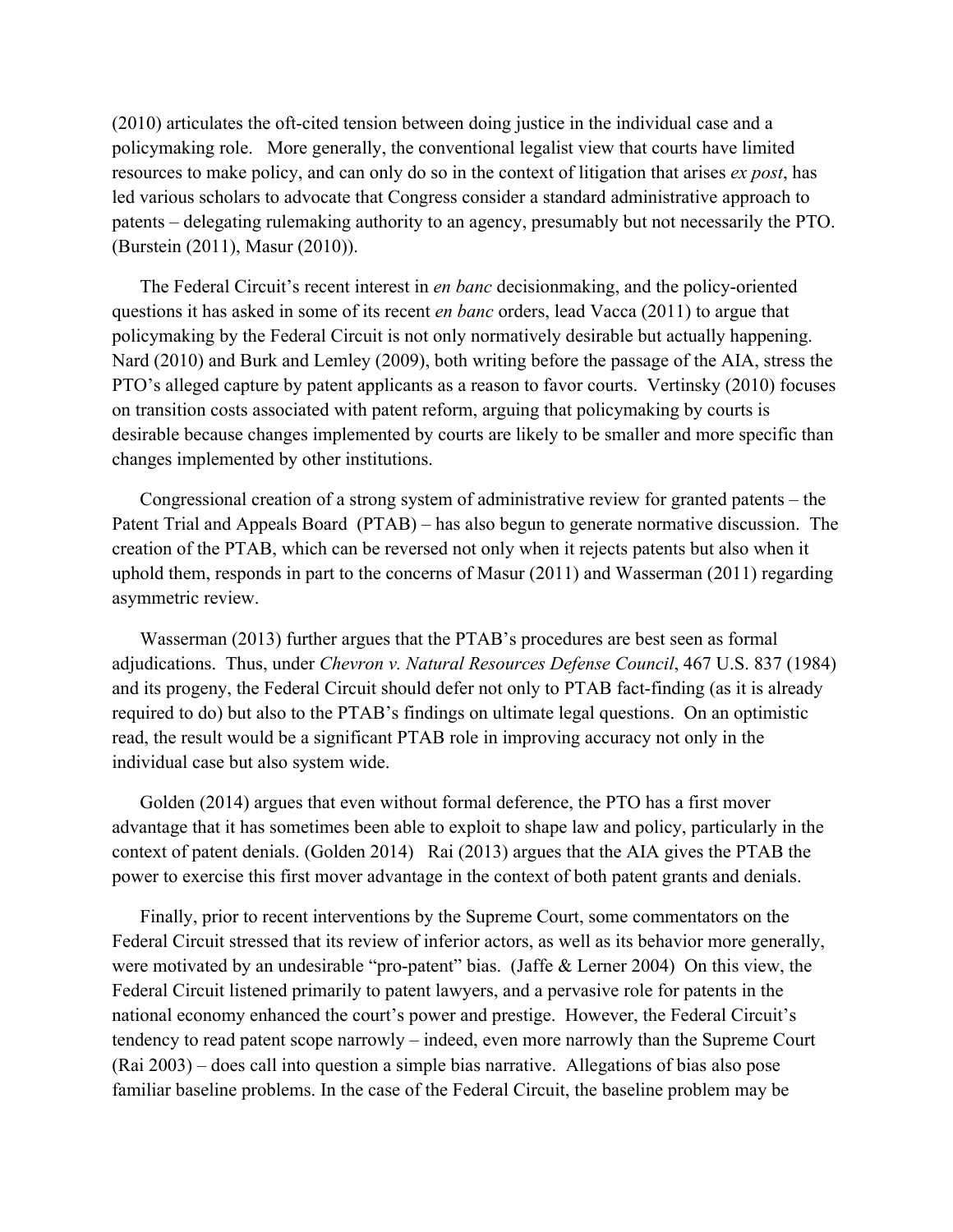particularly severe given that the legislation establishing the court was arguably motivated by a "pro-patent" view.

### *B. The Supreme Court*

Scholars have delivered mixed assessments of the Supreme Court's recent activism in the patent arena. Some early assessments tended to be relatively favorable. Duffy (2010) argued that the Court is highly influenced by the Solicitor General and that this influence could be beneficial so long as executive branch views were not subject to significant election-related shifts. Dreyfuss (2010) concluded that the interaction between the two tribunals (Supreme Court and Federal Circuit) was "highly salutary."

Lee (2010) cautioned, however, that the Supreme Court's embrace of fact-intensive standards over bright-line rules might impose significant cognitive burden on inferior actors. Rai (2012) noted that the highly *ex post* nature of Supreme Court decision making had the potential to impose significant retroactive changes. Eisenberg (2013) observed that the Supreme Court's extended foray into questions of patentable subject matter appears likely to have a particularly dramatic impact.

### III. *Future Research Questions*

The highly dynamic institutional ecosystem that has emerged in the last decade raises numerous questions for further research. One area ripe for further inquiry includes further research on the institutional dynamics that shape patent law at the Supreme Court. Another ripe target for research is the Patent Trial and Appeals Board created by the AIA. A third area of research might compare institutional interactions and power relationships in other technically complex areas.

#### A. *The Supreme Court*

As scholars have discussed, Supreme Court review of the Federal Circuit has often followed the recommendations of the Solicitor General and has generally emphasized standards and "standard law." Future work on the Supreme Court, and on the relationship between the Supreme Court and the Federal Circuit, might engage further the enormous legal and political science literature on Supreme Court decision making.

One potential axis of engagement, ideology, may not be immediately fruitful. Although political scientists and legal scholars agree that ideology often plays a significant role at the Supreme Court (Epstein, Landes, and Posner 2013), the Court's patent decisions have not generally split along obvious ideological lines. Indeed, many of the decisions have been unanimous, or nearly unanimous. The exception to this general statement may lie in cases that operate at the patent-antitrust intersection, such as *FTC v. Actavis*, 133 S.Ct. 2223 (2013) and *Kimble v. Marvel Entertainment, LLC.,* 576 U.S. \_\_ (2015).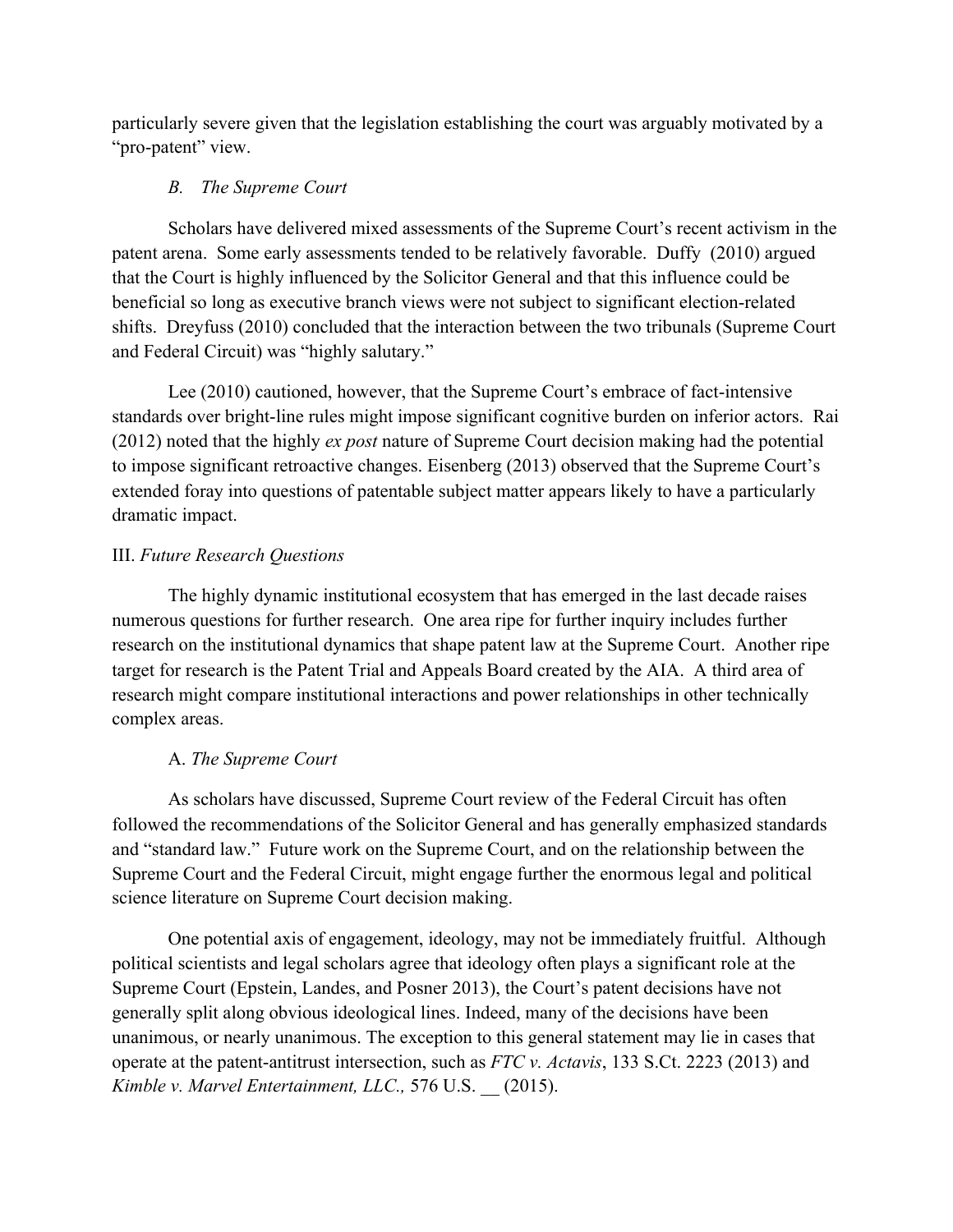Unanimity or near unanimity is coupled with a heavy emphasis on showing the internal coherence and external dominance of the Court's own prior case law on patents. In the Court's view, its case law (including case law from the  $19<sup>th</sup>$  century) has either not been affected by, or has in fact been adopted by, legislative enactments. Scholars might explore whether these phenomena obtain because the Court wishes its message of power over the Federal Circuit to be clear; because individual members of the Court don't have particularly differentiated views on patents and are therefore not interested in expending the effort and political capital necessary to write dissents; or for other reasons.

### B. *PTAB*

The first decisions from the PTAB post-grant proceedings set up by Congress in the AIA have now made their way to the Federal Circuit. The PTAB's enormous popularity also ensures that, at least in the near term, the PTAB will be a major source of appeals to the Federal Circuit. Thus far, the PTO has not argued for *Chevron* deference to the substantive results of its postgrant validity determinations. However, it has successfully argued for *Chevron* deference for procedural rules, such as its controversial rule requiring PTAB judges to conduct claim construction under a "broadest reasonable interpretation" standard that is different from that used by the district courts. PTO assertions that certain decisions of the PTAB are not subject to judicial review have also been controversial. Questions about allocation of power between the PTAB, Article III district courts, and the Federal Circuit are likely to make their way to the Supreme Court and represent a fruitful area of study.

Another area ripe for study is the empirical question of whether PTAB proceedings are in fact improving the system by serving as an efficient and accurate substitute for Article III litigation over validity and/or by allowing appropriate challenges to validity that would simply not occur in Article III courts. In Volume II, my co-authors and I present empirical data that may help inform such analysis.

# *C. Comparison With Other Technically Complex Areas*

A third area of research might compare institutional interactions in patent law with such interactions in other technically complex areas. To the extent scholars (myself included) have engaged this question, they have generally argued that the administrative model of decision making should apply. Because a full-fledged administrative model is likely to be a political nonstarter, however, scholars should consider how models short of strict application of the Administrative Procedure Act work in other technically complex areas.

Finding the appropriate comparison area may also require further thinking about why patent law represents such a profound institutional challenge. To what extent does complexity emerge because of law, because of scientific or technological facts, or because findings of law and fact need to serve as imperfect proxies for promoting the economic goal of innovation. Even more fundamentally, to the extent the proxies we choose can involve different combination of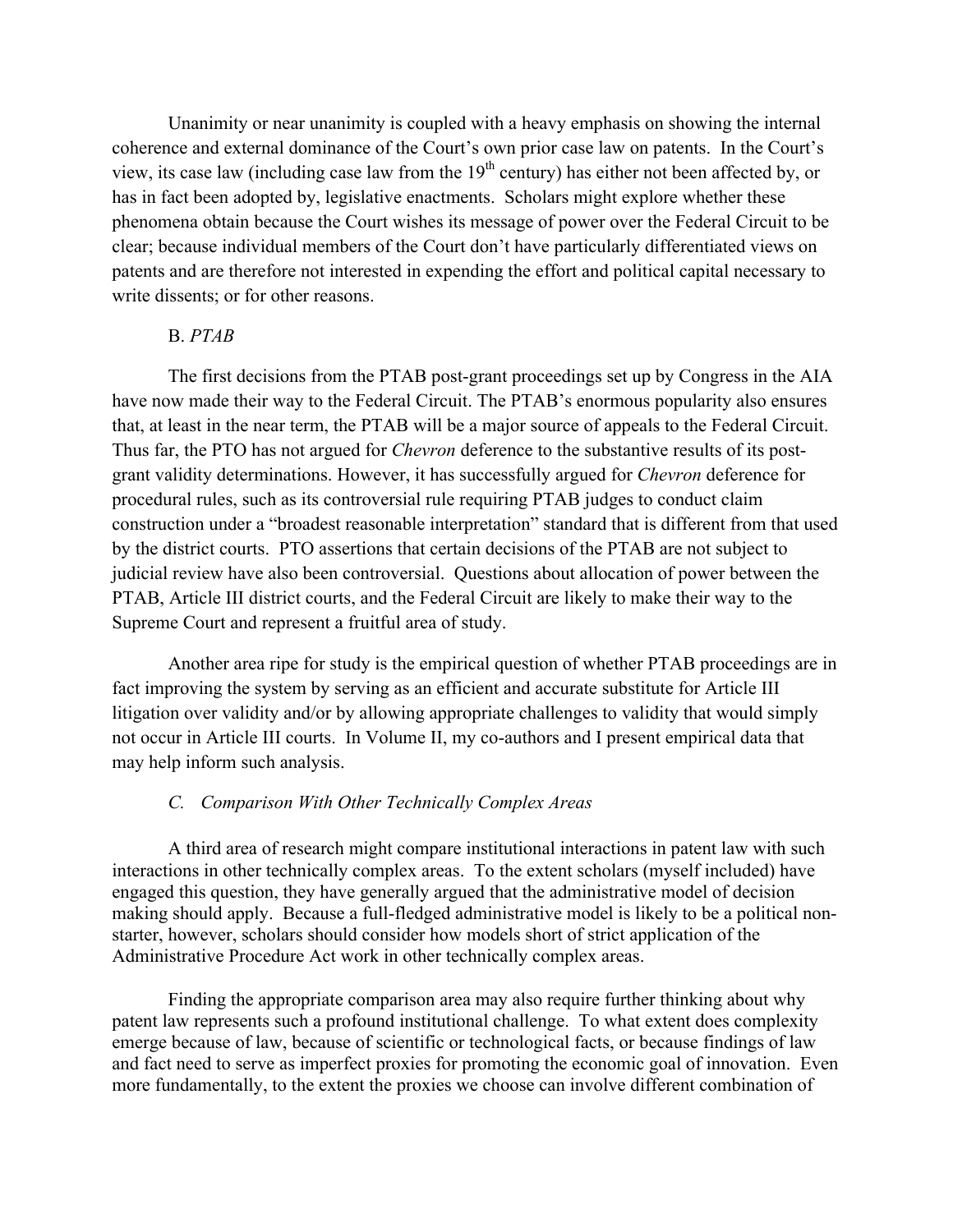law and facts, can other complex areas give us insight into how to create proxies that are imperfect institutions can implement.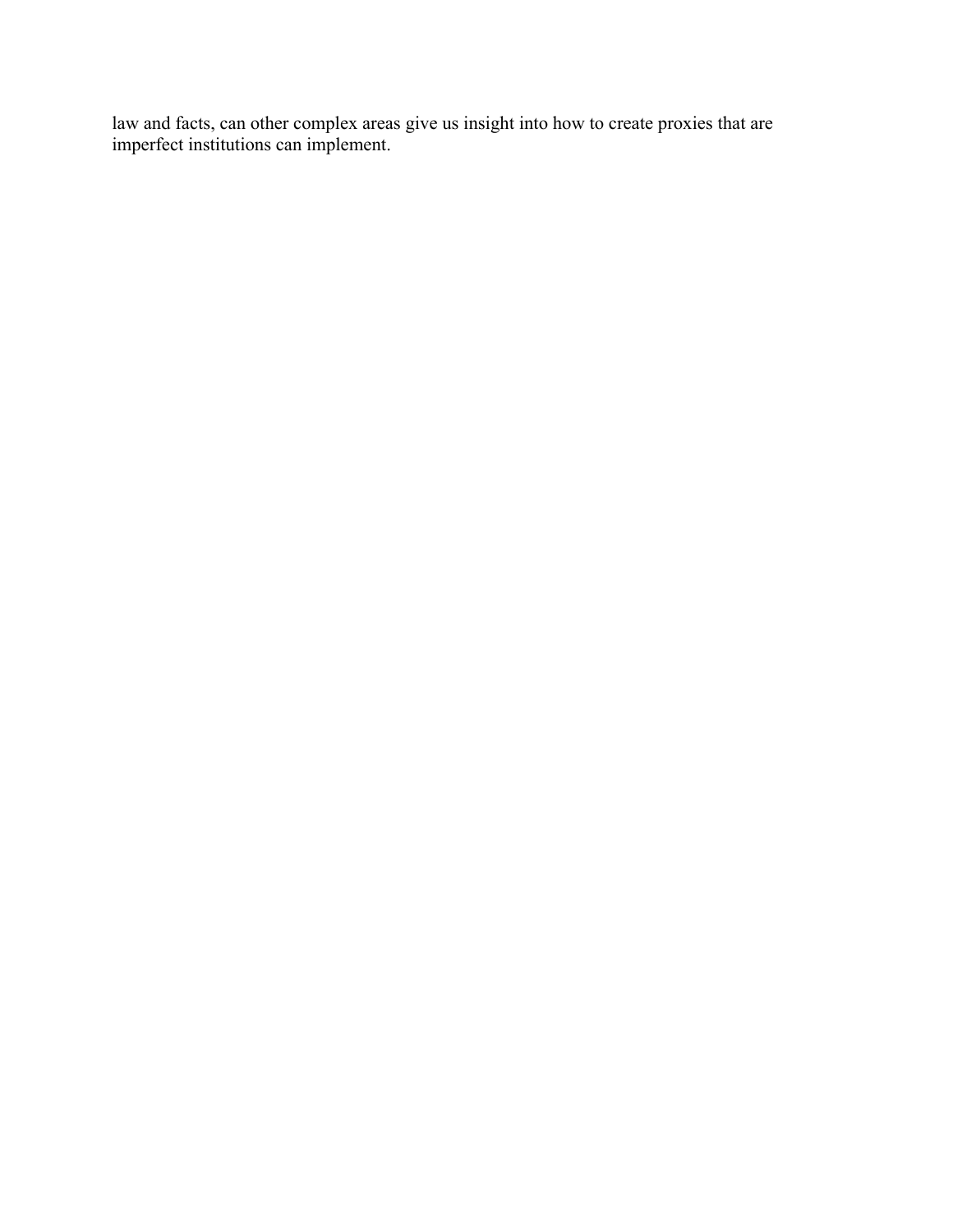### References

Anderson, Jonas, "Court Competition for Patent Cases," 163 *U. Penn. L. Rev*. 631 (2015).

Anderson, Jonas and Peter S. Menell, "Informal Deference: A Historical, Empirical, and Normative Analysis of Patent Claim Construction," 108 *Northwestern Law. Review* 1 (2013)

Chu, Christian. 2001. "Empirical Analyis of the Federal Circuit's Claim Construction Trends," 16 *Berkeley Tech.L.J.* 1075.

Burk, Dan, and Lemley, Mark. 2003. "Policy Levers in Patent Law," 89 Virginia Law Review 1575.

Burk, Dan and Lemley, Mark. 2009. *The Patent Crisis and How Courts Can Solve It.* University of Chicago Press.

Burstein, Michael. 2011. "Rules for Patents," 52 *William & Mary Law Review* 1747.

Duffy, John F. 2000. "The FCC and the Patent System: Progressive Ideals, Jacksonian Realism, and the Technology of Regulation," 71 *University of Colorado Law Review* 1071 (2000)/

Duffy, John F. 2010. "The Federal Circuit in the Shadow of the Solicitor General," 78 *George Washington Law Review* 518.

Eisenberg, Rebecca. 2013. "Prometheus Rebound: Diagnostics, Nature, and Mathematical Algorithms." 122 *Yale L.J. Online* 341.

Dreyfuss, Rochelle. 1989. "The Federal Circuit: A Case Study in Specialized Courts," 64 *N.Y.U..L.Rev.* 1.

Fromer, Jeanne 2010. "Patentography," 85 *N.Y.U. L. Rev.* 1444.

Golden, John. 2009. "The Supreme Court as "Prime Percolator": A Prescription for Appellate Review of Questions in Patent Law." 56 *UCLA L.Rev.* 657.

Golden, John. 2014. "The USPTO's Software Power: Who Needs Chevron Deference?" 66 *Southern Methodist University Law Review* 541.

Hall, Brownyn. 2005. "Exploring the Patent Explosion," 30 *Journal of Technology Transfer* 35.

Jaffe, Adam and Lerner, Josh. 2004. *Innovation and its Discontents.* Princeton: Princeton University Press.

Janis, Mark. 2001. "Patent Law in the Era of the Invisible Supreme Court," 2001 *University of Illinois Law Review* 387.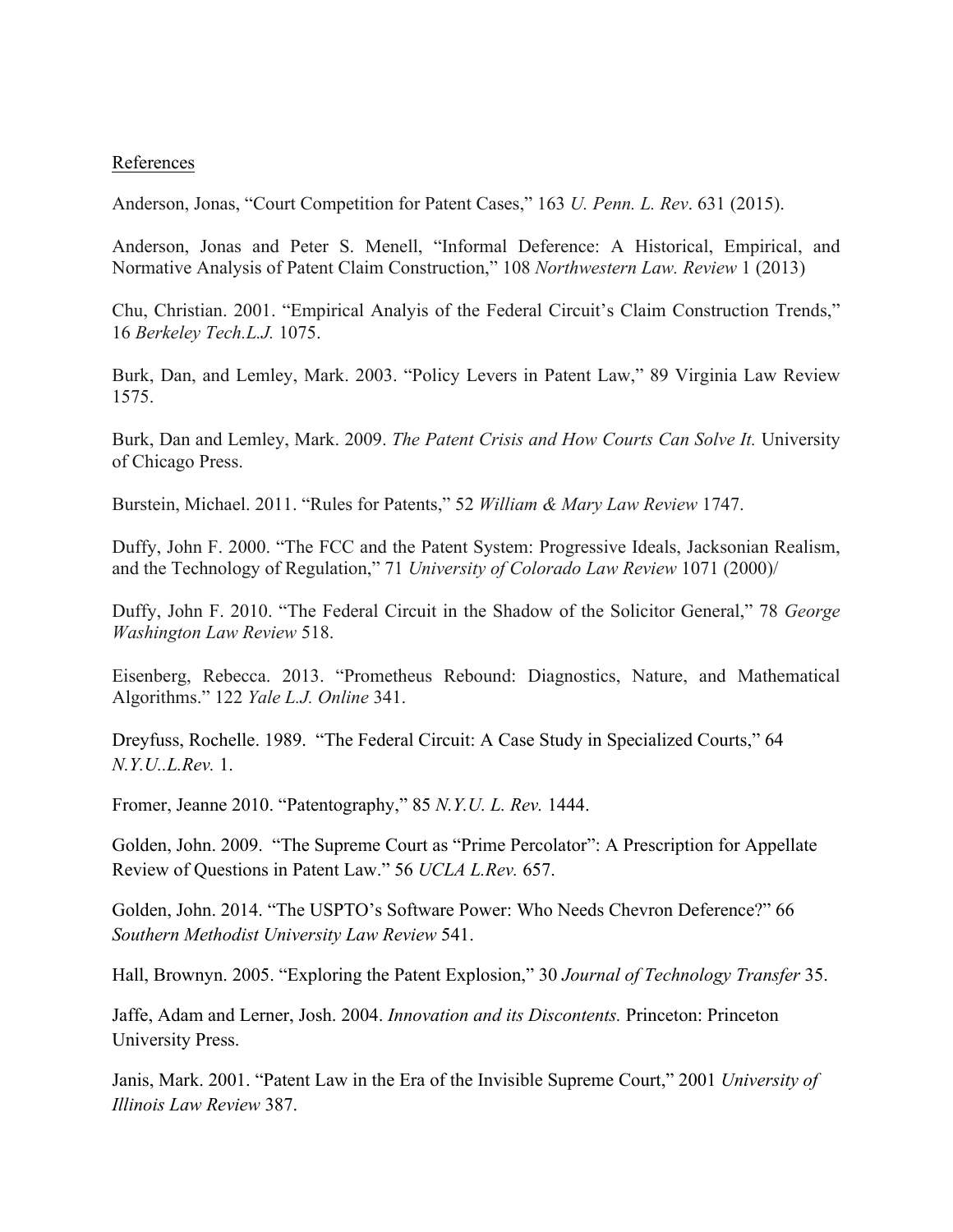Kaplow and Shavell

Lee, Peter. 2010. *Patent Law and the Two Cultures*, 120 Yale L.J. 2.

Lefstin, Jeffrey. "The Constitution of Patent Law: The Court of Customs and Patent Appeals and the Shape of the Federal Circuit's Jurisprudence," 43 *Loyola of Los Angeles* 843 (2010).

Lemley, Mark A. 2010. "Where To File Your Patent Case," 38 AIPLA Q.J. 401

Lemley, Mark A. 2001. "Rational Ignorance at the Patent Office," 95 Nw. U .L .Rev. 1495.

Lemley, Mark and Bhaven Sampat, "Examiner Characteristics and Patent Office Outcomes," 94 *Rev. Econ. & Stat*. 817 (2012).

Long, Clarisa, "The PTO and the Market for Influence in Patent Law," 157 *University of Pennsylvania Law Review* 1965 (2009).

Masur, Jonathan. 2010. "Regulating Patents," 2010 Supreme Court Review 275

Masur, Jonathan. 2011. "Patent Inflation," 121 *Yale L.J.* 470.

Matal, Joseph. 2012. "A Guide to the Legislative History of the America Invents Act," AIPLA L..J.

Merges, Robert. 1999. "As Many as Six Impossible Patents Before Breakfast," Berkeley Technology Law Journal.

Moore, Kimberly A. 2001. "Are District Court Judges Equipped to Resolve Patent Cases?" 15 *Harv. J. L. & Tech*. 1.

Moore, Kimberly A. Forum Shopping in Patent Cases: Does Geographic Choice Affect Innvation? 79 N. C. L. Rev. 889

Moore, Kimberly A. and Mark Lemley. 2004. "Ending Abuse of Patent Continuations," 84 *Boston University Law* Review 63.

Nard, Craig Allen. 1995. "Deference, Defiance, and the Useful Arts," 56 *Ohio State Law Journal* 1415.

Nard, Craig Allen. 2000. "A Theory of Claim Interpretation," 14 *Harvard Journal of Law and Technology* 1.

Nard, Craig Allen and Duffy, John F. 2007. "Rethinking Patent Law's Uniformity Principle," 101 *Northwestern University Law Review* 1619.

Nard, Craig Allen. 2010. "Legal Forms and the Common Law of Patents," 90 *Boston University Law Review* 51 (2010).